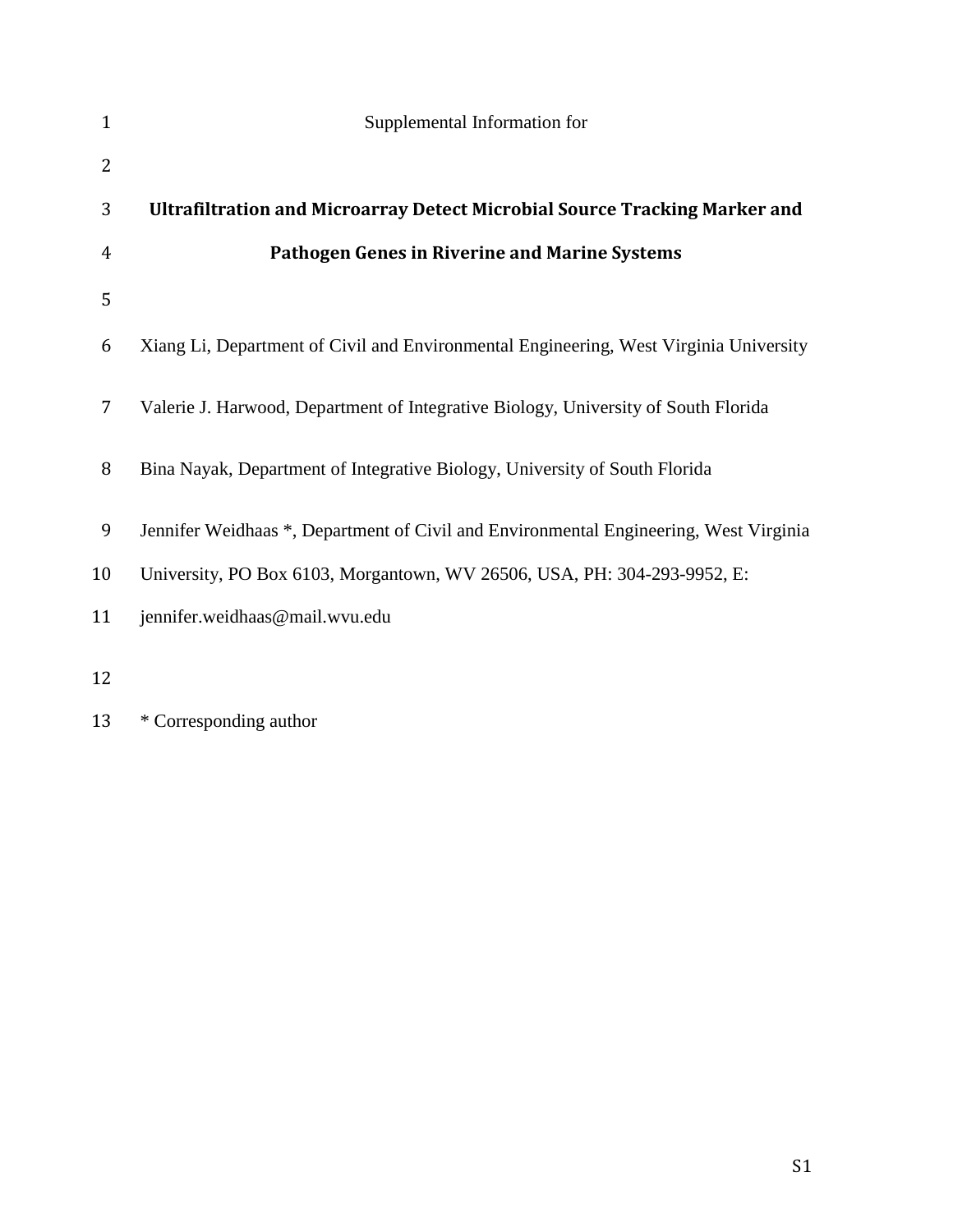## Table S1. qPCR reactions used in this study  $\frac{14}{15}$

| <b>Organism</b> (gene      |                                                     |                                   | <b>Reaction</b>    |               |     |
|----------------------------|-----------------------------------------------------|-----------------------------------|--------------------|---------------|-----|
| target)                    | Primer (F and R) and Probe (P) Sequence $(5' - 3')$ | <b>Standard Curve</b>             | efficiency $(R^2)$ | Reference     |     |
| Enterococcus spp.          | F: GAGAAATTCCAAACGAACTTG                            |                                   |                    |               |     |
| $(23S \, rRNA)$            | R: CAGTGCTCTACCTCCATCATT                            | $y = -0.3597x + 11.966$           | 130% (0.994)       | (1)           |     |
|                            | P: TGGTTCTCTCCGAAATAGCTTTAGGGCTA                    |                                   |                    |               |     |
| <b>Bacteroidales</b>       | F: GGGGTTCTGAGAGGAAGGT                              |                                   |                    |               |     |
| $(16S \, rRNA)$            | R: CCGTCATCCTTCACGCTACT                             | $y=0.3297x+13.839$                | 114% (0.997)       | (2)           |     |
|                            | P: CAATATTCCTCACTGCTGCCTCCCGTA                      |                                   |                    |               |     |
| E. coli                    | F: GTCCAAAGCGGCGATTTG                               |                                   |                    |               |     |
| (uidA)                     | R: CAGGCCAGAAGTTCTTTTTCCA                           | $y=0.3373x+13.371$                |                    | 118 % (0.997) | (3) |
|                            | P: ACGGCAGAGAAGGTA                                  |                                   |                    |               |     |
| Salmonella spp.            | F: CGTTTCCTGCGGTACTGTTAATT                          | 112% (0.994)<br>$y=0.3238x+13.87$ |                    |               |     |
| (invA)                     | R: AGACGGCTGGTACTGATCGATAA                          |                                   |                    | (3)           |     |
|                            | P: CCACGCTCTTTCGTCT                                 |                                   |                    |               |     |
| Brevibacterium sp.         | F: ACCGGATACGACCATCTGC                              |                                   |                    |               |     |
| LA35 (16S rRNA)            | R: TCCCCAGTGTCAGTCACAGC                             | $y=0.2649x+10.38$                 | 84% (0.999)        | (4)           |     |
|                            | P: CAGCAGGGAAGAAGCCTTCGGGTGACGGTA                   |                                   |                    |               |     |
| Staphylococcus             | F: CGTATTAGCAGAGAGCCAACCA                           |                                   |                    |               |     |
| aureus $(sec)$             | R: GTGAATTTACTCGCTTTGTGCAA                          | $y=0.2904x+12.366$                | 109% (0.996)       | (3)           |     |
|                            | P: ACCCTACGCCAGATGA                                 |                                   |                    |               |     |
| <b>Norovirus</b>           | F: GCYATGTTCCGYTGGATGC                              | $y=0.3743x+11.279$                | 138% (0.992)       | (5)           |     |
| (RNA polymerase)           | R: GTCCTTAGACGCCATCATCATT                           |                                   |                    |               |     |
| Polyomavirus               | F: AGT CTT TAG GGT CTT CTA CCT TT                   |                                   | 121% (0.987)       | (6)           |     |
| (T antigen)                | R: GGT GCC AAC CTA TGG AAC AG                       | $y=0.3761x+12.673$                |                    |               |     |
| <b>Human Bacteroidales</b> | F: ATCATGAGTTCACATGTCCG                             | $y=0.3038x+11.095$                | 101% (0.998)       | (7)           |     |
| $(16s$ rRNA $)$            | R: TACCCCGCCTACTATCTAATG                            |                                   |                    |               |     |
|                            | F: GGACGCCTCGGAGTACCTGAG                            | $y = -0.3545x + 6.6727$           | 89% (0.986)        | (8)           |     |
| Adenovirus (hexon          | R: ACIGTGGGGTTTCTGAACTTGTT                          |                                   |                    |               |     |
| gene)                      | P: CTGGTGCAGTTCGCCCGTGCCA                           |                                   |                    |               |     |